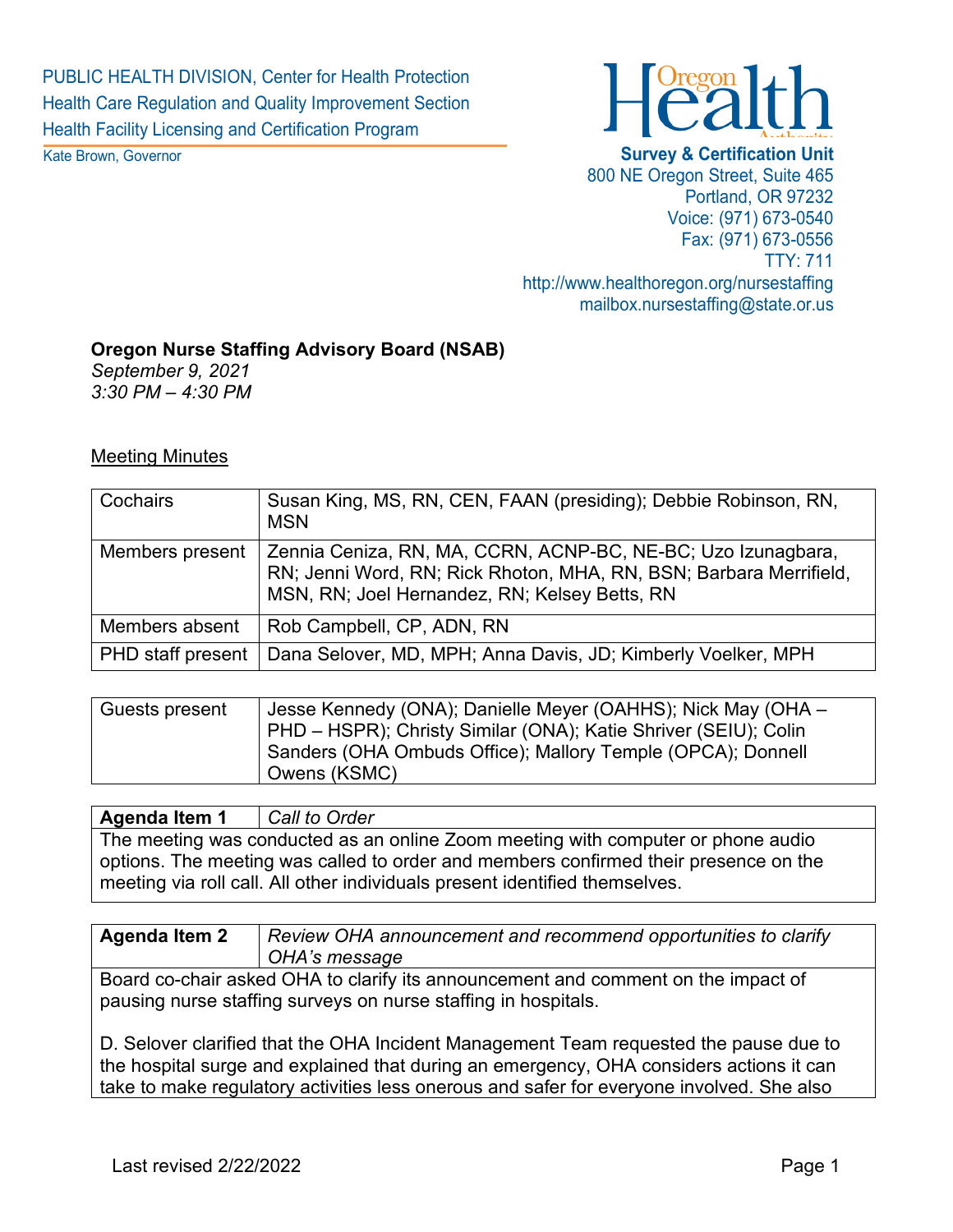Oregon NSAB Minutes September 9<sup>th</sup>, 2021

stated that it is uncommon for OHA to seek guidance from advisory boards prior to implementing changes due to how quickly decisions needed to be made.

## **Agenda Item 3** *Discuss and recommend criteria for nurse staffing survey activity during emergency and disaster situations*

D. Selover stated that N. May, from the OHA Public Health Division – Health Security, Preparedness and Response program was available to speak to the board about how hospital capacity is monitored and reported.

Board member asked whether OHA had looked at data for how pausing the nurse staffing plans and surveys would affect patient-related adverse events.

D. Selover stated that OHA did not have data about how pausing nurse staffing surveys would affect patient safety. She clarified that OHA had not paused any nurse staffing plans and that facilities were still required to implement their disaster plans prior to deviating from their approved nurse staffing plans.

Board member asked whether OHA has oversight of facility disaster plans.

D. Selover stated that OHA did not regulate when hospitals implement facility disaster plans, but that hospitals were still required to maintain compliance with state and federal regulations.

Board member asked what expectations OHA had for hospitals to involve nurse staffing committee in the implementation of disaster plans.

D. Selover stated that hospitals did not currently have an obligation to involve nurse staffing committees in the implementation of disaster plans, but OHA encouraged hospitals to collaborate with nurse staffing committees during the emergency. She stated that requirements would change when HB 3016 took effect in January 2022.

Board co-chair stated that hospitals were only allowed to deviate from the approved nurse staffing plan if there was an emergency declaration and if the facility had implemented its disaster plan. She stated that there was confusion about when a disaster plan was implemented and she asked OHA how it measured implementation of disaster plans.

A. Davis stated that OHA had created a new tool that gathersadditional information when there is an indication that the hospital's facility disaster plan was implemented. The surveyors speak with the hospital's Incident Management Team to determine which units were affected by the emergency and when the hospital deviated from nurse staffing plans.

Board member stated that her hospital had implemented its facility disaster plan without experiencing any change and asked whether there was any accountability for those situations.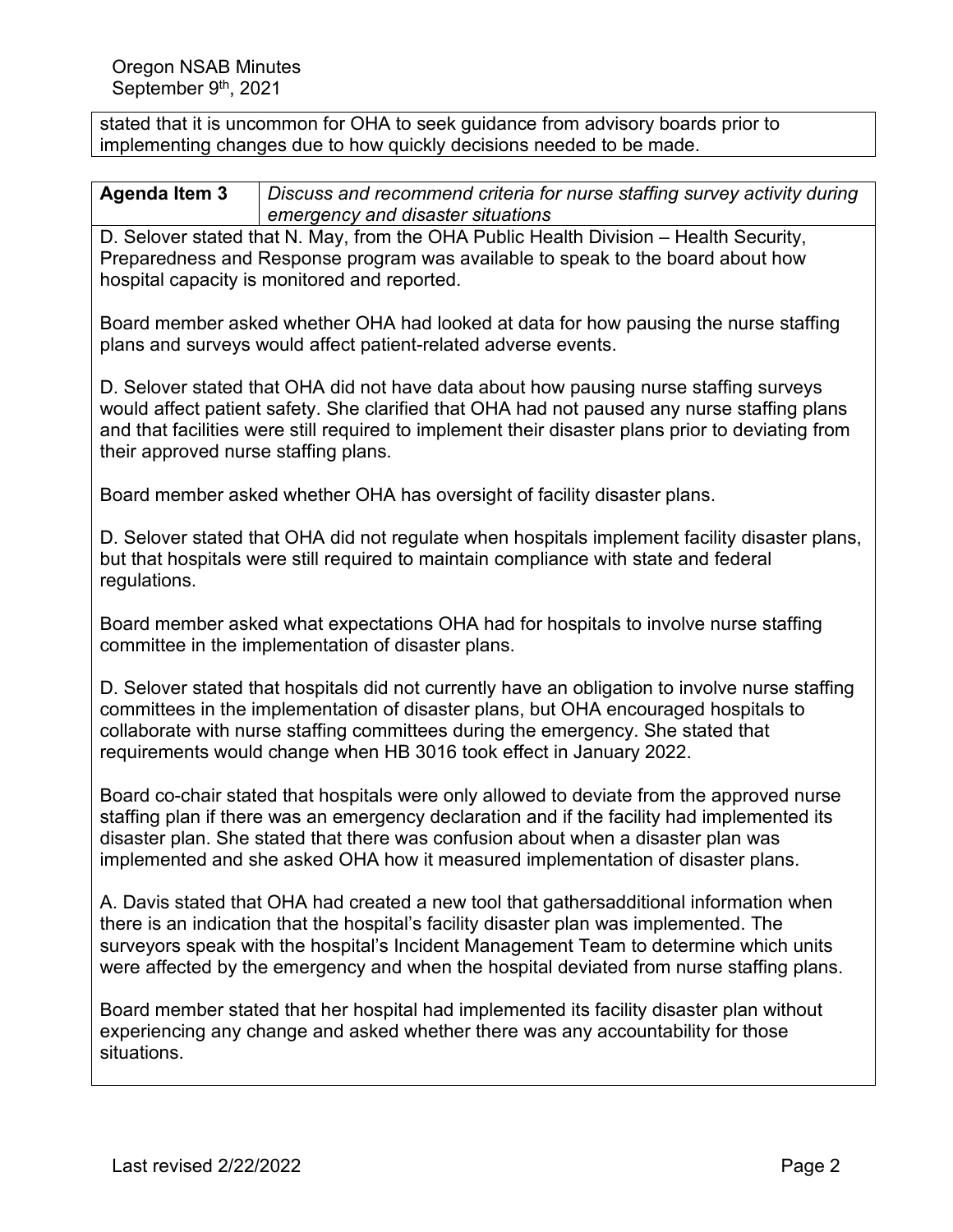A. Davis explained that OHA would review documentation showing whether the disaster plan had been implemented and when nurse staffing plans were being discontinued, but she clarified that OHA does not have authority to determine whether implementing a disaster plan is appropriate. She stated that the OHA's guidance from last year encouraged hospitals to discuss low census scenarios and surges with nurse staffing committees.

Board member asked what type of documentation OHA would review to determine that a disaster plan had been implemented.

K. Voelker explained that the new tool asks the Incident Management Team leader about how the hospital is impacted by the disaster, when the disaster plan was implemented, and which units were affected by the disaster.

Board member expressed concern that direct care members would not be involved in this process.

D. Selover thanked board member for his comment and stated that the rules for HB 3016 will address how implementation of disasters plan are communicated to direct care nursing staff members.

Board member shared the importance of direct care nursing staff members' contributions to patient safety and proposed that hospitals that were not surveyed during the 30-day pause submit a report to OHA.

D. Selover cautioned against requiring extra reporting and stated that N. May would have more information about what data OHA could use to determine hospital capacity.

Board co-chair requested to hear more from nurse manager members about how hospitals were being affected by the surge.

Board member stated that her hospital had involved their nurse staffing committee in surge planning, although they had not had to deviate from any plan yet. She reminded the board that physicians and other hospital staff were affected by the surge and that everyone's priority at the hospital was patient safety.

Board co-chair asked whether that board member's hospital had implemented its facility disaster plan.

Board member confirmed her hospital had implemented its facility disaster plan.

Board member also confirmed that her hospital had implemented its facility disaster plan and clarified that there were different levels of response to the disaster. She explained that her hospital had a lot of travelers and that the hospital verified travelers' required qualifications, competencies and trainings.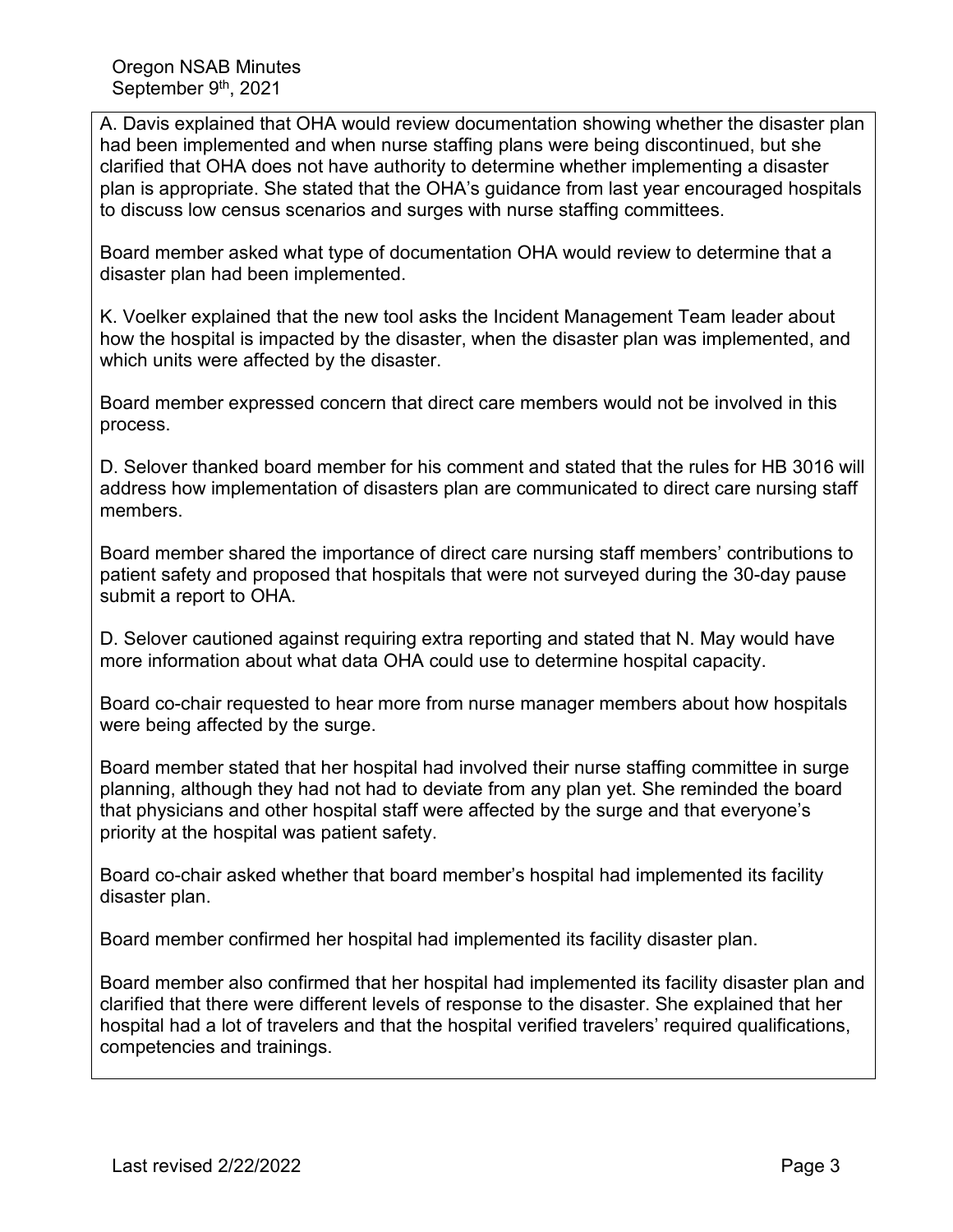Board member also confirmed that her hospital had implemented its facility disaster plan and explained that her hospital had deviated from its nurse staffing plan, but that the idea to do so had come from a direct care nursing staff member. She explained that they had deviated from their nurse staffing plan so they could handle multiple COVID patients or a patient surge, and that the deviation was necessary for safe patient care.

Board co-chair asked whether the board member's hospital had an increase in COVID patients.

Board member stated that her hospital had seen an increase in COVID patients in the Emergency Department, but that most of those patients were being treated as outpatients.

Board co-chair thanked the nurse manager board members for their insights and asked board member for clarification for his recommendation to OHA.

Board member proposed that OHA complete nurse staffing surveys at hospitals that have the capacity for a survey and hospitals that do not have capacity complete a report to OHA.

Board co-chair asked OHA whether there were some hospitals that would have received a survey during the pause.

D. Selover confirmed that OHA would have continued the nurse staffing surveys during that period of time.

Board co-chair asked whether OHA could require hospitals to complete a report instead of a full survey.

D. Selover stated that OHA would need to discuss with the Department of Justice (DOJ) whether that was an option.

Board member clarified that hospitals should only be allowed to complete a report instead of a full survey if its facility disaster plan was implemented.

D. Selover stated that OHA does not know whether a hospital has implemented its facility disaster plan prior to entering the facility. She stated that could be an indicator for a facilityspecific pause and that N. May would have more information about what OHA could consider for hospital-specific and regional-specific pause indicators.

A. Davis stated that OHA would need to confirm with the DOJ whether OHA could require a report instead of a survey and questioned whether requiring a report that surveyors would need to review would take away resources from facilities that had capacity for a survey.

Board co-chair asked the NSAB for more feedback about the proposed recommendation.